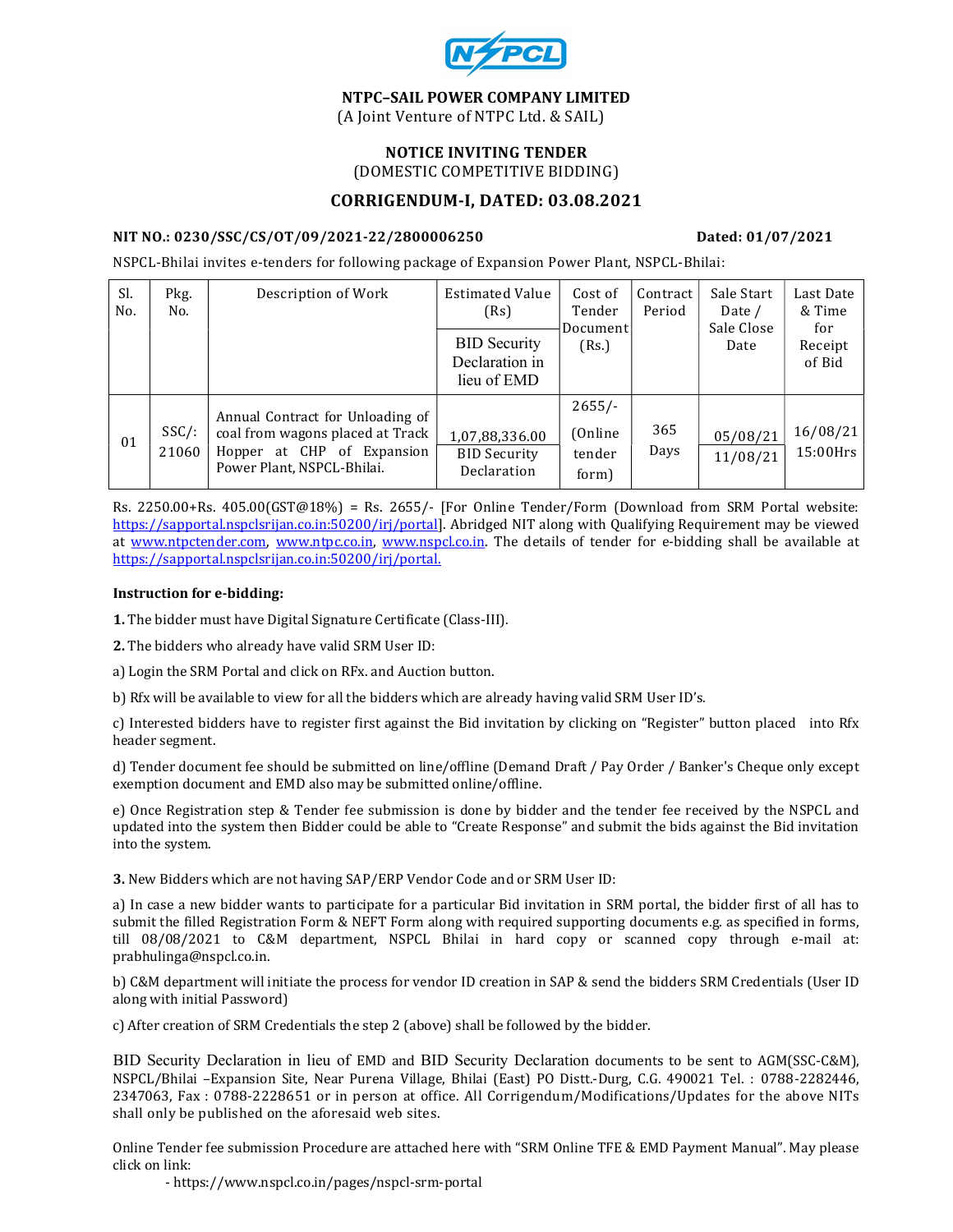## QUALIFYING REQUIREMENT

Name of Work: Annual Contract for Unloading of coal from wagons placed at Track Hopper at CHP of Expansion Power Plant, NSPCL-Bhilai.

# 1.0 Technical Requirement:

- 1.1 The **bidder should have executed work** of unloading of coal/mineral from Railway wagons for a **minimum period of one year** during last 7 years as on the date of Technical bid opening in any of the following manner:
	- a) Single order having executed value of not less than Rs. 113.157 Lakh

Or

- b) Two orders having executed value of not less than Rs. 70.723 lakh each Or
- c) Three orders having executed value of not less than Rs. 56.578 lakh each

# 2. Financial Requirement:

2.1 The average annual turnover of the Bidder should not be less than Rs 141.447 lakhs (One Crore Forty-One Lakh Forty-Four Thousand and Seven Hundred only) during the preceding three (03) financial years as on the date of technical bid opening.

# Note:- 1) The Values as per clause 1.1 shall be considered inclusive of taxes & duties.

- 2) Minimum period of one year as mentioned in Clause 1.1 means execution period of at least one year for each of the orders referred against this clause.
- 3) Other income shall not be considered while computing the annual turnover.
- 4) In case where audited results for the last preceding financial year as on the date of Technocommercial bid opening are not available, the financial results certified by a practicing Chartered Accountant shall be considered acceptable. In case, Bidder is not able to submit the Certificate from practicing Chartered Accountant certifying its financial parameters, the audited results of three consecutive financial years preceding the last financial year shall be considered for evaluating the financial parameters. Further, a Certificate would be required from the CEO/CFO/Proprietor/Partners as per the format enclosed in the bidding documents stating that the financial results of the Company are under audit as on the date of Techno-Commercial bid opening and the certificate from the practicing Chartered accountant certifying the financial parameters is not available.